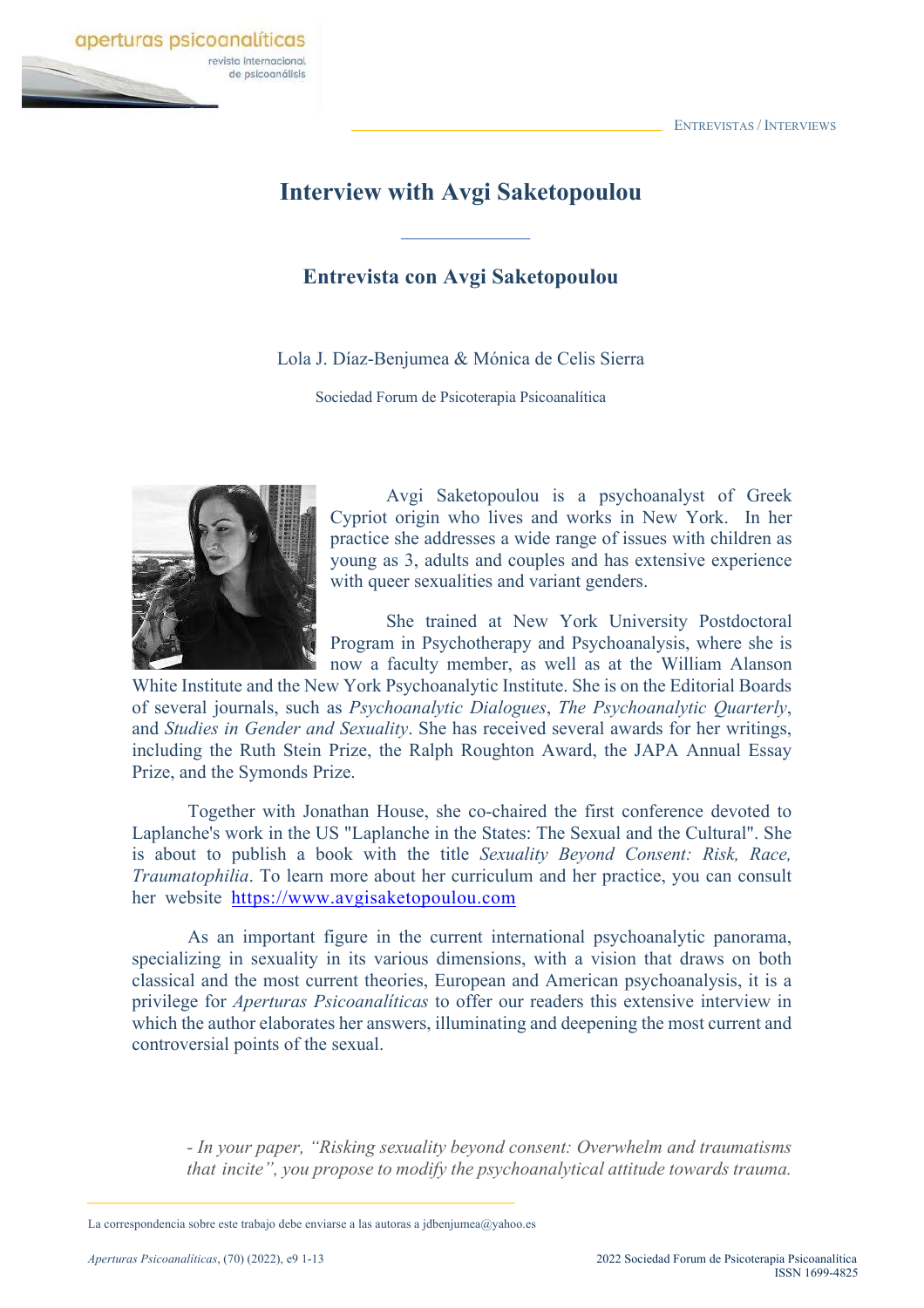*As analysts, we are concerned with working on trauma, in the belief that we can free the patients from their wounds, as if it were possible to return them to a state prior to trauma. But, since this is not possible, you pose that we be more interested about what to do with trauma, going from an attitude that you call traumatophobic to another that would be traumatophilic. Using sadomasochism as an example, you talk about how people can become to desire physical harm for themselves, turning the position of "subject trapped in the past" into that of "subject with a past". In this sense, you believe that the goal would be achieving greater degrees of freedom. Could you give an example that illustrates this proposition from the clinical practice? And, above all, what would this change of perspective imply to us as analysts?*

Let me start by saying how honored I am for the careful attention you, Lola J. Díaz- Benjumea and Mónica de Celis, have given to my writing and to thank you for the opportunity to share more of my thinking. Because your questions are so substantive, each of them could generate an essay of their own! What I will try to do is offer somewhat contracted responses that touch on your main points in the hopes that this engagement generates more thought and engagement.

Indeed, I am making a plea for psychoanalysts to allow our clinical attention to become less preoccupied with healing, which has almost become a disciplinary fixation in our field. As psychoanalysts, we are easily magnetized by the notion of cure, even though we know that psychic wounds never fully close. The idea that cure is an illusion hasalready been raised by others, like Adam Phillips and Muriel Dimen, better than I ever could. My particular focus in my own writing is to bring into psychoanalysis an aspect of Laplanche's thinking which is underdeveloped in his writings, and which I develop further: the notion of traumatophilia.

As analysts we tend to regard trauma as disruptive and this starts from Freud's theorization of trauma; we see it in *Studies in Hysteria*, it continues through *The Project*, and is principal in *Beyond the Pleasure Principle*. But Laplanche's notion of implantation - which, I will say very briefly, alludes to the fact that enigma inevitably becomes implanted on the infant's psychophysiological skin-, helps us think about trauma differently: not as something that disrupts us but as having a constitutive role in psychic life. Implantation, for him, sets in motion the very process of our subjectivation and the formation of our ego-and, thus, also of our identity and our self-understandings. What this means is that the human subject is laboring from the getgo with how to live in the aftermath of a trauma that comes from what Laplanche calls, "the intervention of the other." For him this trauma (of implantation) is universal, which is why he describes it as part of "the fundamental anthropological situation." Of course, many patients will be additionally traumatized in other ways: by their primary objects, interpersonal relations, or by virtue of their social positionality as is the case, for example, for people of color, or individuals whose genders or sexualities depart from the normative.

Today, psychoanalysis is predominantly interested in working towards making these traumata dis-appear, an approach I call traumatophobic, rather than become interested in the different permutations in which trauma appears, which is what I mean by traumatophilia. To be traumatophilically inclined, though, we do not need to "be more interested in what to do with trauma" as your question formulates it, but with what *our*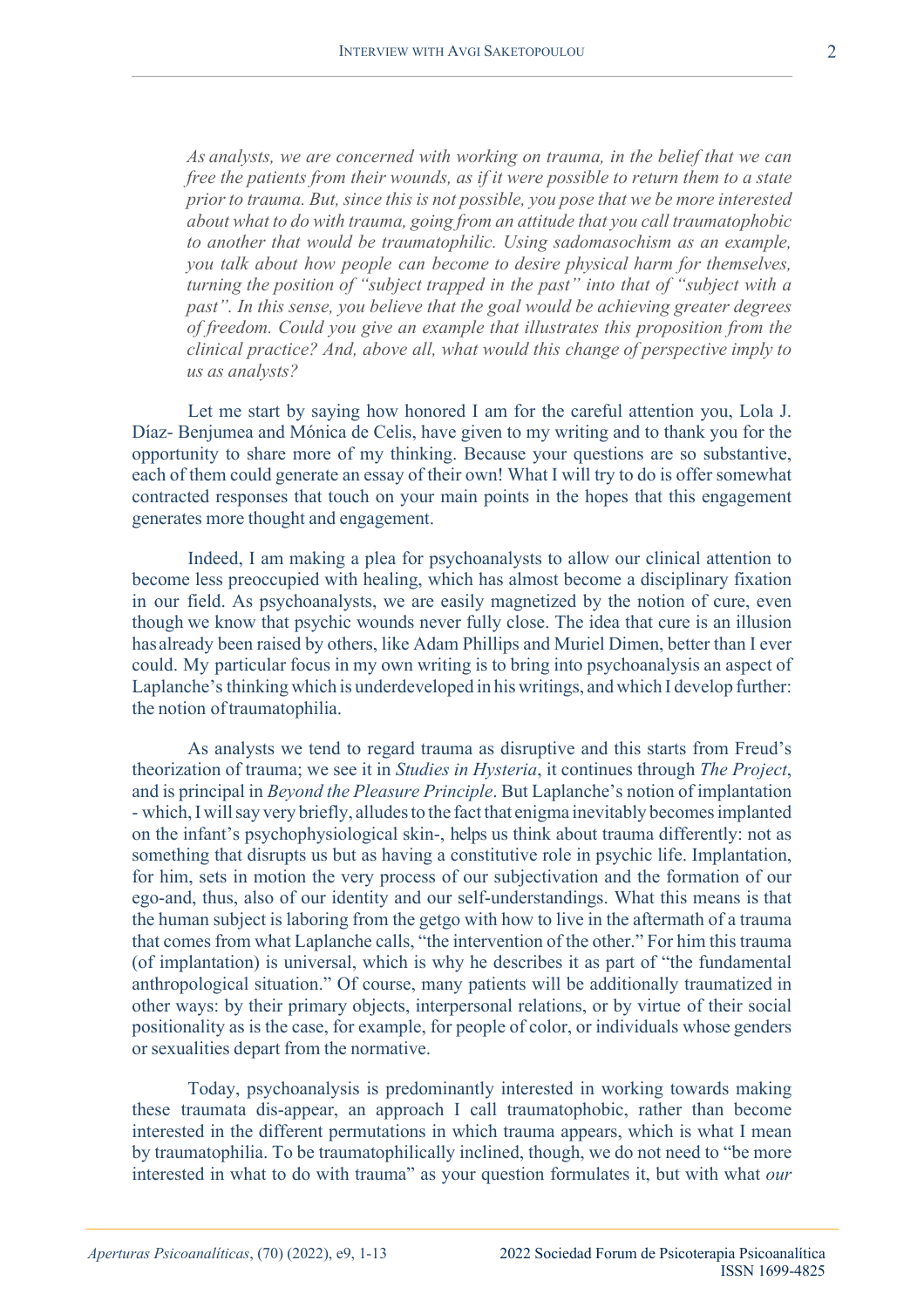*patients* do with their trauma. The difference may seem small and it may also be a matter of a translation from Spanish to English, which is the language in which I read your question. But I take it as an opportunity to clarify that it is not the analyst but the patient who "does" things with trauma. For the most part, we have been trained to regard these "doings" as either repetition compulsion (a patient repeats in a pathetic effort to escape the past trauma), or as creative endeavors (e.g. as in creating art). I have proposed a third possibility as far as the analyst's stance is concerned: a sustained curiosity about how the re-kindling of trauma may be not re-traumatizing but produce traumatisms that, when repeated, can produce generative ruptures of the ego that can have enlivening effects. Traumatisms, in that sense, do not traumatize: repeating traumatophilically they can act likes muses, inspiring new drive movements and novel experiences.

In the paper you referenced, I illustrate the working of traumatophilia through the example of race play, a controversial BDSM practice. I chose this very difficult example purposefully: it is not hard for psychoanalysts to think they are being traumatophilic in their approach when, for example, a traumatized patient produces a beautiful painting, or evocative poetry. Not just art, I wanted to emphasize, deserves our attention in this respect: the human psyche can secrete a range of different configurations of the infantile sexual, including some that would on surface appear to be mere traumatic repetitions, as in BDSM. I use the word "secrete" to highlight that these are not conscious, or intentional productions, but, rather, that they come about as a result of the working of forces beyond our control, forces which are not under the ego's jurisdiction which is, as Laplanche, ""perched," on a mount that it does not command."

Unfortunately, space does not permit me to share a clinical example here in a way that does justice to these ideas, but interested readers can find an extended clinical discussion in my paper "The Draw to Overwhelm: Consent, Risk, and the Retranslation of Enigma"*.* It is important to note that it's not just BDSM and a desire for pain or humiliation that can attract these kinds of forces. In some ways I would say that even becoming a psychoanalyst may be, depending on the individual analyst and how she approaches her work, a traumatophilic choice: many of us have been drawn to our strange profession, which exposes us to a lot of human pain and suffering in a way that can also rekindle also our own traumas in small and unexpected ways. This does not necessarily make the choice masochistic; in fact, it's not unusual for the analyst to also feel enlivened by her work, however difficult it may also be.

*- In a paper from 2020, "The Infantile Erotic Countertransference: The Analyst's Infantile Sexual, Ethics, and the Role of the Psychoanalytic Collective" you pointed out that, with the development of the relational movement in psychoanalysis, there has been an intersubjectivization ofsexuality, in the sense of an understanding ofsexuality thatrefers to object relations, considered to be of a deeper nature. The infantile sexuality, developed by Freud in his early writings is, therefore, disregarded. That is why you turn to Laplanche and other authors of French psychoanalysis, because they have not given in to this tendency. Taking into account the provocative title used by Green (1995): "Has Sexuality Anything*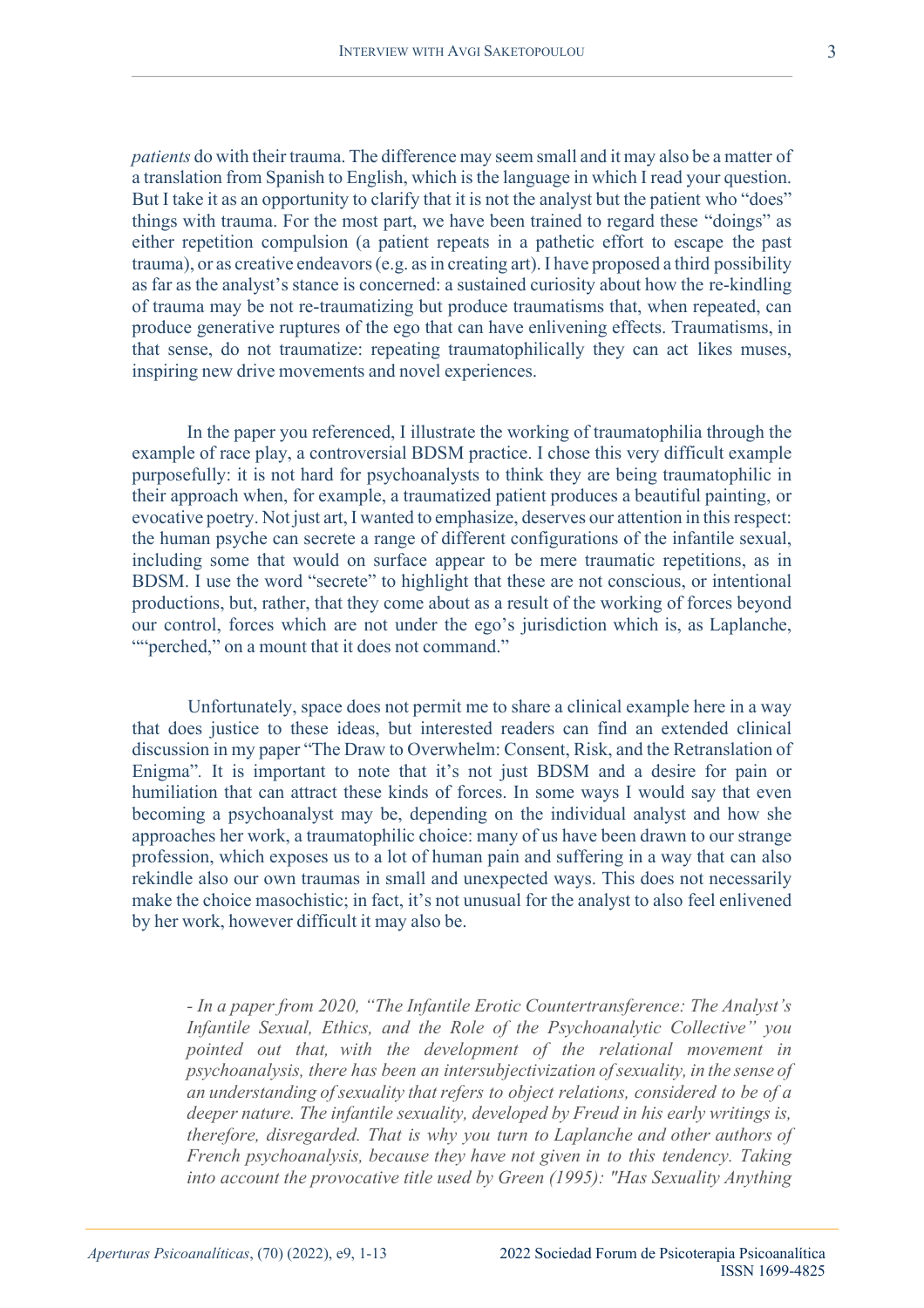*To Do With Psychoanalysis? in your opinion, which are the contributions and also the negative consequences of this intersubjectivization of sexuality?*

Most certainly, thinking about sexuality alongside object relations, but also attachment theory, has enriched psychoanalytic ideas about the psychosexual. We have to remember that for Freud sexuality was not object related, but that, rather, it attached to objects only opportunistically, leaning on the nutritive function and becoming autonomous thereafter in large part due to the "tenderness" that suffused the early dyadic relationship. As such, the sexual drive did not encompass relation, bond, intimacy, and connection: it was, to the contrary, a more mechanical concept that drew heavily on ideas around excitation and the circulation of psychic energy. Object relations theory, with its insistence that the child is first and foremost object seeking, introduced to our metapsychology the important consideration of the parent-infant relationship and its complex vicissitudes. Attachment theory added further layers of nuance, resulting in a richer tapestry of concepts with which to think about the relationship between the caretaker and the infant. The more psychoanalysis was able to think about the quality of the early bond between infant and caretaker, the more it moved away from notions of the sexual drive as paramount to sexual life. Similarly, the idea of a body that is wired through poignancy and excess -and I am referencing here Ruth Stein's work- also waned. As for attachment theory, the focus on the well-documented processes of mutual regulation and of the reciprocal influence that the parent and the infant have on each other, overlooked the fundamental asymmetry that characterizes the infant/adult relationship. These are all points that have been made by the paper you mentioned by Andre Green, and also by Muriel Dimen (1999) and Peter Fonagy (2008). All these analysts lament, and try to recuperate, what is lost as the arc of psychoanalytic theorizing moved away from the more heated properties of an irreverent sexual drive and towards the more relational, intersubjective elements of sexuality which are much more contained and reserved.

For Laplanche, the asymmetry between the infant and the caretaker is fundamental. But the asymmetry that concerns him is not the maturational one or the vast difference between the adult's and the infant's cognitive or emotional capacities: it has to do with the fact that the parent has a sexual unconscious, whereas the infant does not. This makes the infant the recipient of enigmatic surcharges, which is a strain for the infant that she has to figure out how to cope with. A lot happens in the course of the infant trying to cope with the strain of enigma that is quite consequential for her psychic life - and which I can't go into here in depth, except to say that the child's sexual unconscious arises out of this process. The implication of this processisthat Laplanche gives us a way to think about the sexual drive, in both its effervescent energetic charge and its polymorphousness-and which returns the excitable, sexual body back into psychoanalytic theorizing. But this time, the sexual body is also rooted in the early relationship with the parent, though this relationship is not -as in attachment theory- symmetrical or "intersubjective" in the sense of proceeding between two fully formed subjects.

*- Continuing with Laplanche, an author you rescue for American psychoanalysis and on whose works, as well as on Scarfone's, you base your theoretical and clinical proposals, you make a distinction between the infantile sexual and adult sexuality. You argue that the former- defined by intensity, overflow, potential*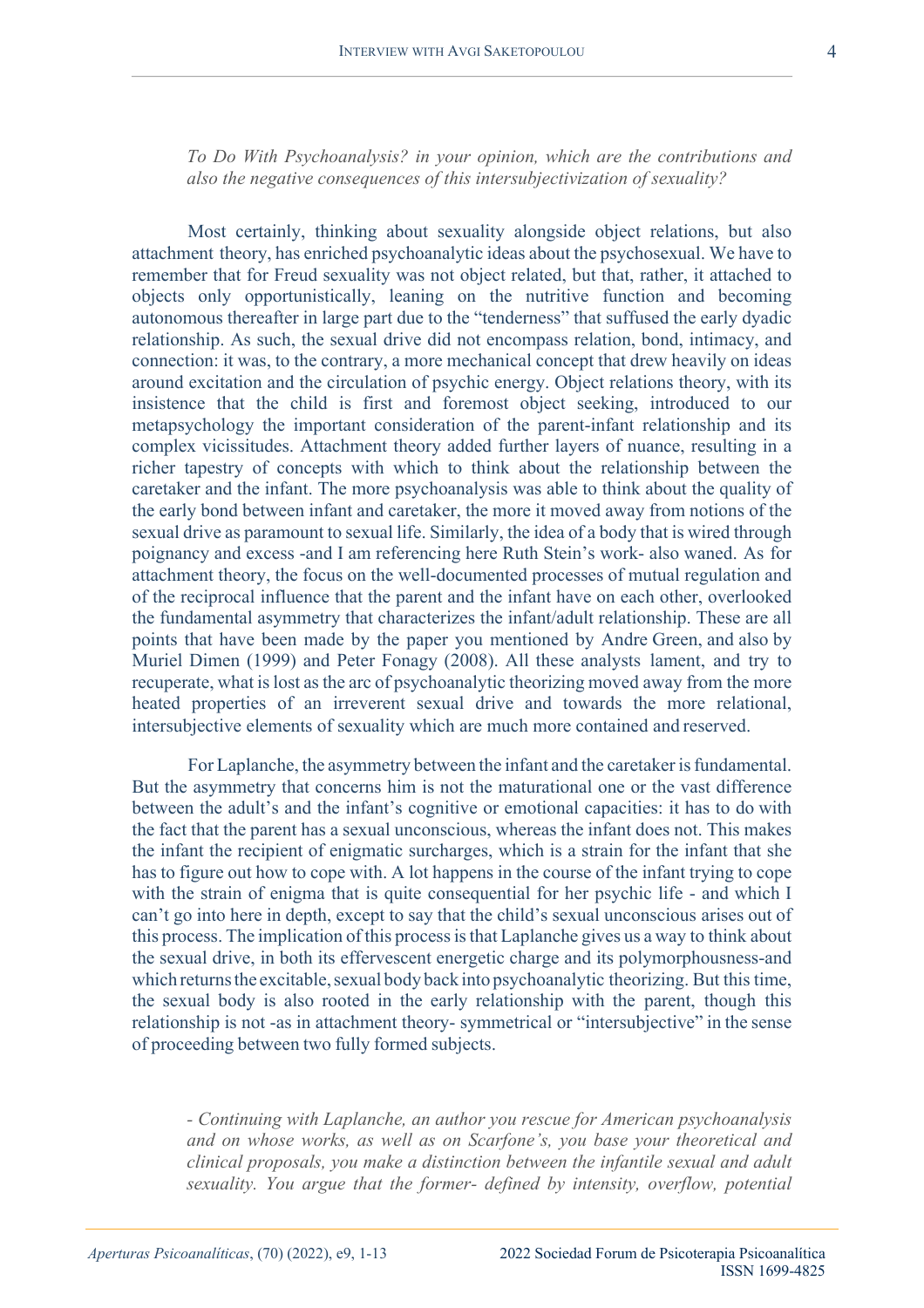*destructiveness - may appear in countertransference but it is not something analysts use to talk or write about, leading to a blind spot in the treatments. It would be a repressed residue of the impact on infants of the enigmatic messages received from significant adults, charged with the adult's own unconscious, that is,something unsymbolized and which remains outside the objectrelations. That is to say, a remainder ofsexuality that is unintegrated in the psyche. Apart from when this occurs in the analyst, how would this infantile sexuality manifest itself in ordinary life, outside the analysis?*

I am flattered to be thought of as having rescued Laplanche for American psychoanalysis, but I should say that Dominique Scarfone, who I am lucky to have had as a teacher for many years, is another analyst we should also consider responsible for the surging interest in Laplanche in North America. And, I would be remissto not mention Jonathan House, because without his translating Laplanche in English, many of us who now employ Laplanchean concepts would not be able to do our work.

In regards to your question, what I wanted to do in the essay you mention I wanted was to draw attention to how the infantile sexual may underwrite some erotic countertransferences in particular making them much less inert and dignified as our literature describes them to be. I wanted us to see excess in erotic countertransference too.

You ask me how the infantile sexual manifests extra-analytically and the first thought that comes to mind is a quote from Laplanche's essay on psychic conflict, where he memorably says that sexuality is not everything but it is everywhere. What he means by that is not that everything is sexual per se, but that infantile sexuality can inflect all kinds of human encounters, activities, or pursuits. Assuch we may encounter it in phenomena as diverse as art; addiction; sports; one's relationship to one's work; how one appreciates literature and poetry; oftentimes in sexual encounters; and so on. Literally every human interest and engagement can become infiltrated, even commandeered, by the infantile sexual. I have just given a wide array of examples and one may be struck with how different each are from each other, but the important thing they share is this element of overflow, of an energetic charge that defies containment and which cannot be fully encompassed through symbolization. The fact that symbolization cannot fully encompass it, I want to be clear, is not a symptom but part of the infantile sexual's very ontology.

The question of how the infantile manifests in everyday life, also has to do with how passible one makes oneself to it, how porous to its energies; that too, not only where we encounter it, can be important. For example, I mentioned art: but one can "consume" art, visiting museums as if collecting notches on one's belt so that she can say she was at the Prado last week, and at the Louvre the week before. This is not what I have in mind when I talk about how the infantile can show up in art: I am thinking rather of how this arises in one's *relationship* to art, how one may become taken over by it.

For example, I have been writing recently about my viewing of a play called *Slave Play,* by JeremyO.Harris, aBlack queerAmerican playwright.This play derailedme:Iwas stunned by it. I couldn't stop thinking about it. I couldn't stop attending different performances of it. I couldn't stop talking and writing about it. In other words, there was an intensity to my relationship to it, that I could not fully explain, and which I also found depleting. I have theories of course about what that was about for me- and I just finished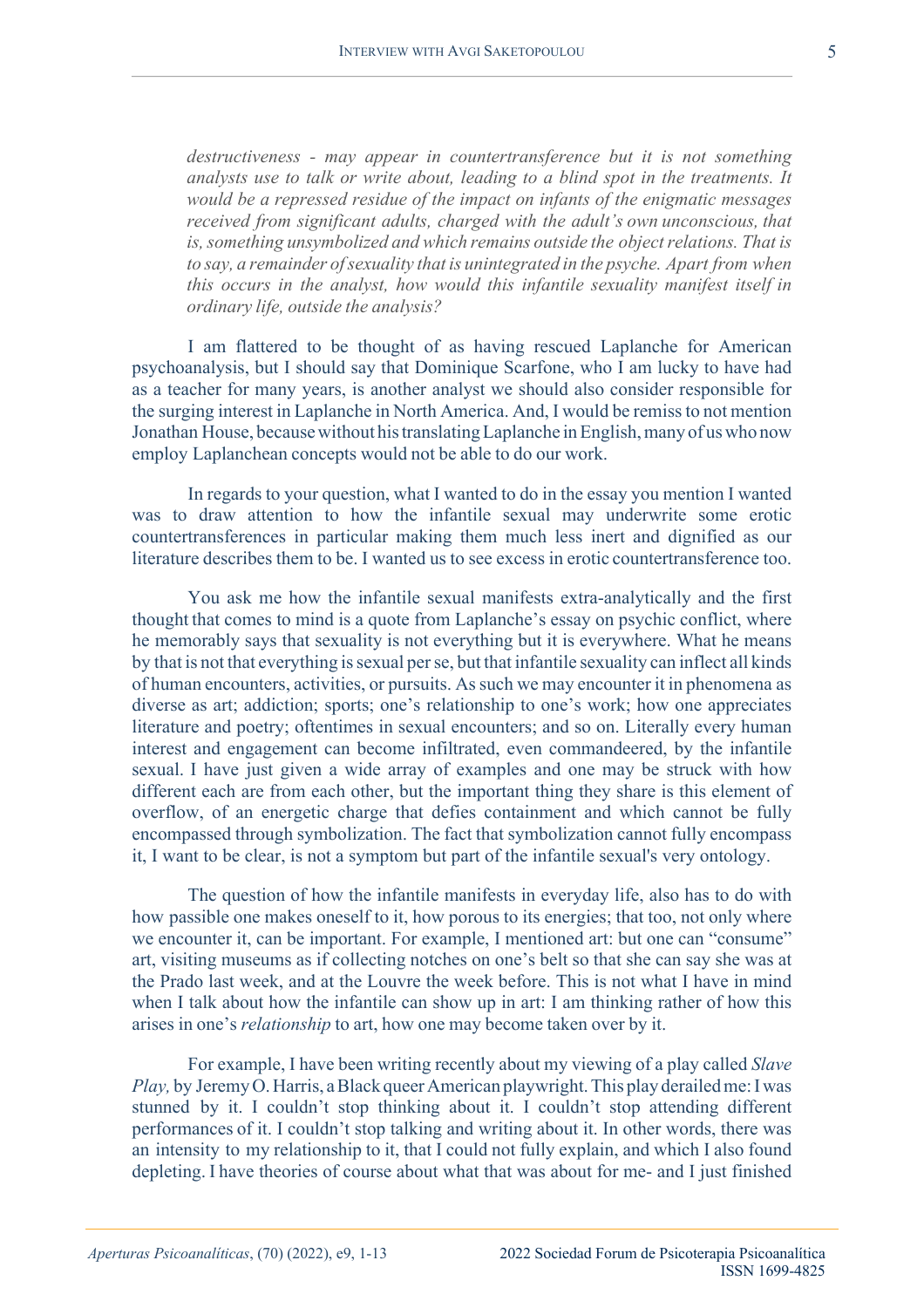a book that includes two chapters where I discuss the play (and my relationship to it) at length. So I have lots of words to talk *about* it. But the words are never satisfying; they always leave something out, a residue they can't quite capture, and as such they can't fully explicate why I was so powerfully drawn to it. This gap between my reach for words and what the words can never quite grasp approximates the enigmatic domain of the sexual. By sexual, of course, I am not referring to arousal per se or to sexual experiences. Others have experiences like this with a piece of music, or a book, or with a person, or with one's work, and so on. There is no way of telling ahead of time what objects, or people, or circumstances will draw us closer to experience this way; one enters an experience unprepared for how it will act upon us. Or, to say it differently, sometimes we prepare for one thing and get another—and that, by the way, has very powerful implications in thinking about consent, a matter to which we will turn shortly. But for now, let me also say that to be disarmed this way, to become swept away by the oddity of such desires, is one way to think about how the exigency of the sexual unconscious manifests in the every day.

*- In this same 2020 paper in the Psychoanalytic Quarterly, you argue that "the mandate to be ethical is a perversion of ethics, which collapses them into an act of submission". By this you refer to what Loewald (1979) once argued, that a superego that submits to external dictates is a superego against which the ego will rebel. It also makes reference to Erikson (1976), when he states that a superego built as a delibinized force that "lords over us" is destined to provoke reactive actings. What you are suggesting then, isthat the analysts' ethics must be included in their personal sense of morality and commitment to their practice. Later in this same work, regarding the cases of couples whose relationship started as that of analyst and patient, you establish a principle, with no possible exception: the analyst must mourn the impossibility of the love connection with the patient, not even considering its viability. You state that "it is never permissible to start a sexual orromantic relationship with a patient". Asif when we defend the absolute validity of this principle in all cases, we are implying the existence of a specific nature of the analytic enterprise from which this impossibility would derive. In your own words: "Renouncing the possibility of actualizing a sexual relationship with a patient is the very condition under which an analysis can gather its working density, but this renunciation has to be differentiated from the disavowal of the fact that there is something to be renounced in the first place". With regardsto this, we would like a further explanation on you understand the idea of a personalized ethics when it comes to principles that imply conditions of possibility of the psychoanalytic practice.*

What you are asking me to explain is very important and harder to do in writing, so I will do my best in the short space here. In the paper you cite, I say that rules and morality are not powerful enough to counter the intense pull and force of infantile sexuality. I say that not to excuse anyone who crosses sexual boundaries with a patient, which, to me, is always unacceptable. What I want to do is underscore that for many of us, certainly that is true for myself, our relationship to psychoanalysis is an erotic one: erotic in the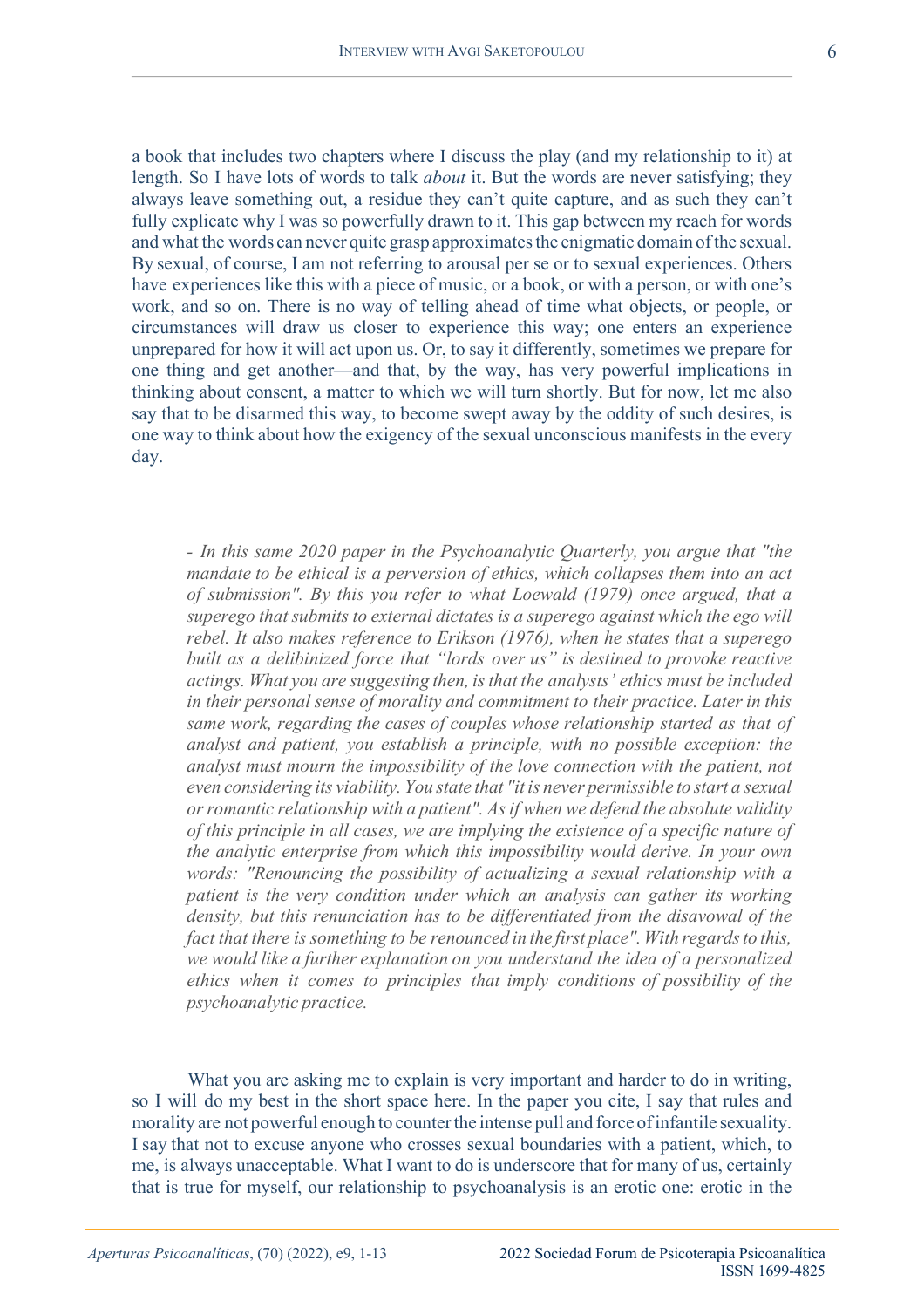sense of it being inspiring, of seducing us in ways that lead us to choose to endure really difficult situations with our patients, again and again, over many years. I spoke about this earlier when I referenced the well-known fact among psychoanalysts that psychoanalysis is an impossible profession. What I would like to add here is that it is also an exciting profession. This excitement is also the lure of the work, it is part of what sustains us, and it isthisthat I also see as related to the personal ethics of the analyst.

All of these forces-and the many and varied personal dynamic factors of each individual analyst- oftentimes converge in the analyst's work, which can make the work both pleasurable and hard, at times almost unbearable. But what they also mean is that our commitment to being an analyst is not only to the patient but also, and very importantly, to ourselves: it has to do with an internal relation, to our having signed ourselves up for the range of unexpected experiences that arise in the consulting room. In saying that we have made a commitment to ourselves, I am not referring to the analyst's narcissism, which is another, important and unavoidable matter to pay attention to. Rather, I am mostly speaking about the analyst's particular way of engaging with herself as part of doing her work: what she commits to is not only to track the exigency of the patient's unconscious but, also, to some degree to be exposed to her own unconscious. I have just finished a book where I speak about how analytic work brings us into encounters with our own opacity as analysts, and that is, for me, where the question of personal ethics also resides: encountering our own alterity in both its thrilling and terrible dimensions. While ethical mandates and moral codes are, no doubt, important, they are not what ultimately keeps us ethical: psychoanalytic ethics are alwaysrelated to our own alienness to ourselves, to the irruption of the foreign in us that arises in the contact with the patient.

*- In different works, you advocate the use of the term perversion instead of more neutral expressions such as "non-normative sexuality" or "sexual play". You use it in a non- pathologizing way, and with its original meaning in relation to polymorphous infantile sexuality, non-objectual and not organized around heterosexuality. The sexuality to which you refer when you speak of perverse encounters cannot be submitted to the logic of affirmative consent, since this needs subjects totally transparent to themselves, capable of anticipating the consequences of their decisions, so you develop the concept of limit consent, which incorporates the idea of the transgression of the limits typical of perverse experience. In the current context of concern about abuses of power in the sexual sphere, how do you understand the interaction between both concepts, that of affirmative consent and that of limit consent?*

Your question is very timely because, especially nowadays, it's become clearin the social arena as well that we cannot disentangle consent from abuses of power. At the current cultural moment, women's sexual harassment, sexual assault, and sexual abuse is being taken more seriously, and consent has become the concept that (we are told) will help us adjudicate sexual justice. I am far from being the only one critiquing consent for being inadequate to do this work -cultural theorists like Joe Fischel have offered very nuanced arguments about this. Further, affirmative consent cannot withstand psychoanalytic scrutiny; for example, affirmative consent issues from a coherent subject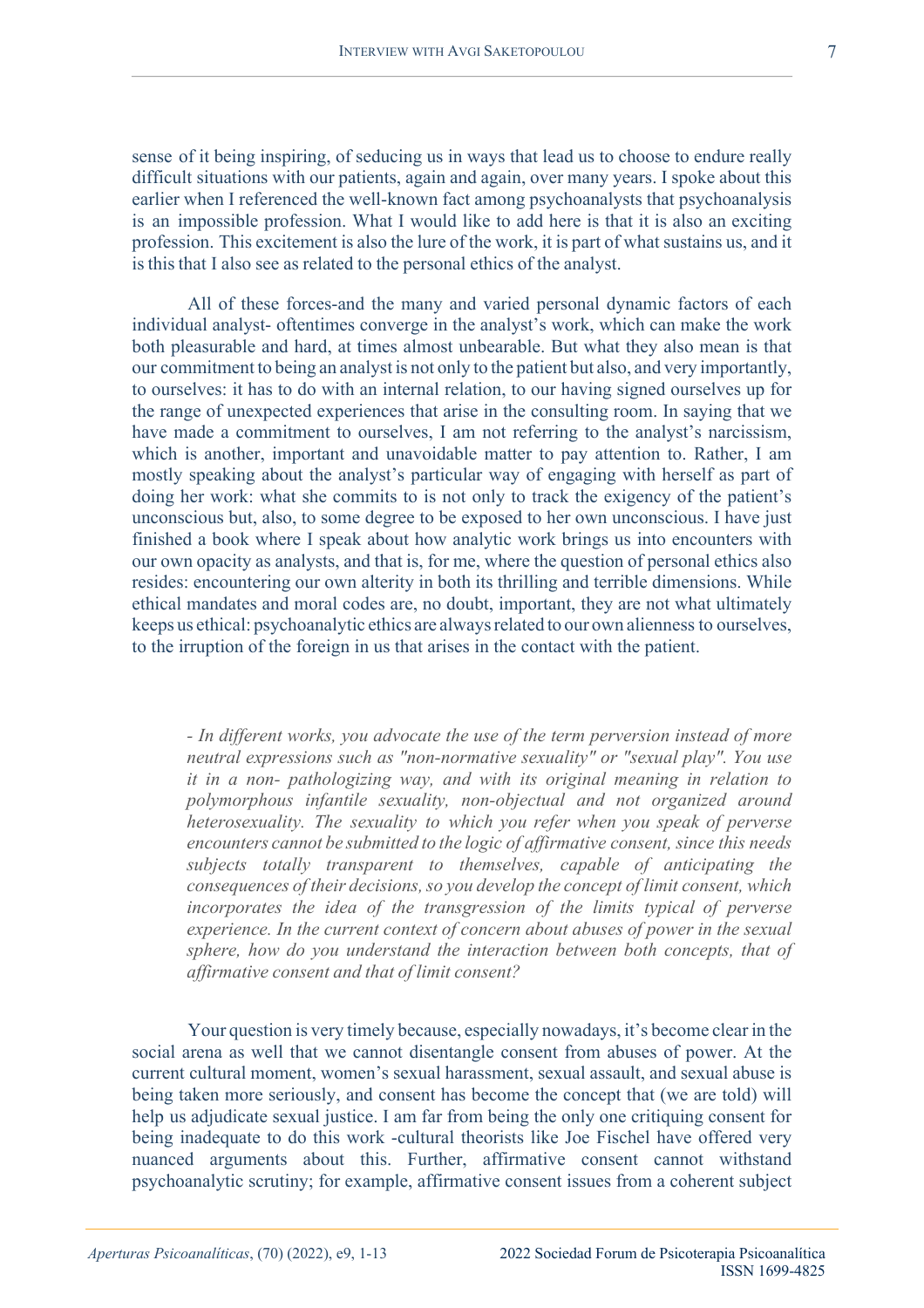without an unconscious life and it does not allow for the fact that our desires are oftentimes conflicted. Moreover, while affirmative consent is a concept with some important political aspirations (and sometimes, utility), it's a fundamentally conservative one.I don't mean conservative in the sense that it's traditionalist or conventional, but in the sense that it is aligned with the ego's efforts to conserve itself, to stay safe and protected.For some subjects that's primary: one needs to be able to say: no, I don't want this done to me, I don't want to be engaged in this particular way, I refuse your offer or your advance.

But when we step off the domain of ensuring safety and enter into the domain of experience, of exploring what can become possible in a dyad, be it clinical or in an otherwise intimate exchange with an other, affirmative consent will not take us very far. It will keep us safe but it will also resist encounters with the new, and it will not expose the ego to something that may feel edgy but which may, ultimately, prove important or rewarding or transformational. Here is where limit consent comes in because limit consent aspires to much more nuanced interpersonal negotiations that have to do not with how to remain protected, but with what happens when one steps into encounters with the other's opacity, which also requires the risking of coming into contact with the alien in oneself. These kinds of encounters require a fundamental backdrop of secure connection, of some preestablished safety with the other. The analytic encounter is a good example, because if patients take risks, it is usually because the environment feels safe enough and the relationship is established and trusting. As analysts we put in place the conditionsthat enable the patient to make herself vulnerable -not only to the analyst, but also to encountering some novel and unexpected in herself. Do things go wrong sometimes? Yes. Limit consent is no guarantee-though, I should say, the same applies for affirmative consent. Limit consent, however, can open up a path to inventing an elsewhere and to transformative possibilities, neither of which are as easily in the province of affirmative consent.

*- In your work on transgenderism, ""Mourning the Body as Bedrock: Developmental Considerations in Treating Transsexual Patients Analytically" (2014), for example, you try to move away from two approaches you find unsatisfactory: the one that understands the inconsistency between the gender the person identifies with and the biological sex as a symptom that should be "healed"; and, on the other hand, what might be called "affirmative" approach where the main goal is to support the patients in their transition, be it social or medical-surgical. You insist on the need to address problematic aspects such as what you refer to as massive gender trauma, the need to mourn the rejected body and explore conflicts in this realm or others that could be influencing thepatient's experience of gender. One important aspect you always point out, and that we believe is never emphasized enough, is the problem of generalization: There is no such thing as "the transsexual/transgender". The experience of trans people cannot be reduced to a unitary phenomenon, since gender identity, whether or not it conforms with the natal sex, is the result of biography and idiosyncratic compromise formations. You think it is 'how' the gender experience happens that should be further explored, and not so much the reason 'why' it happens. Do you*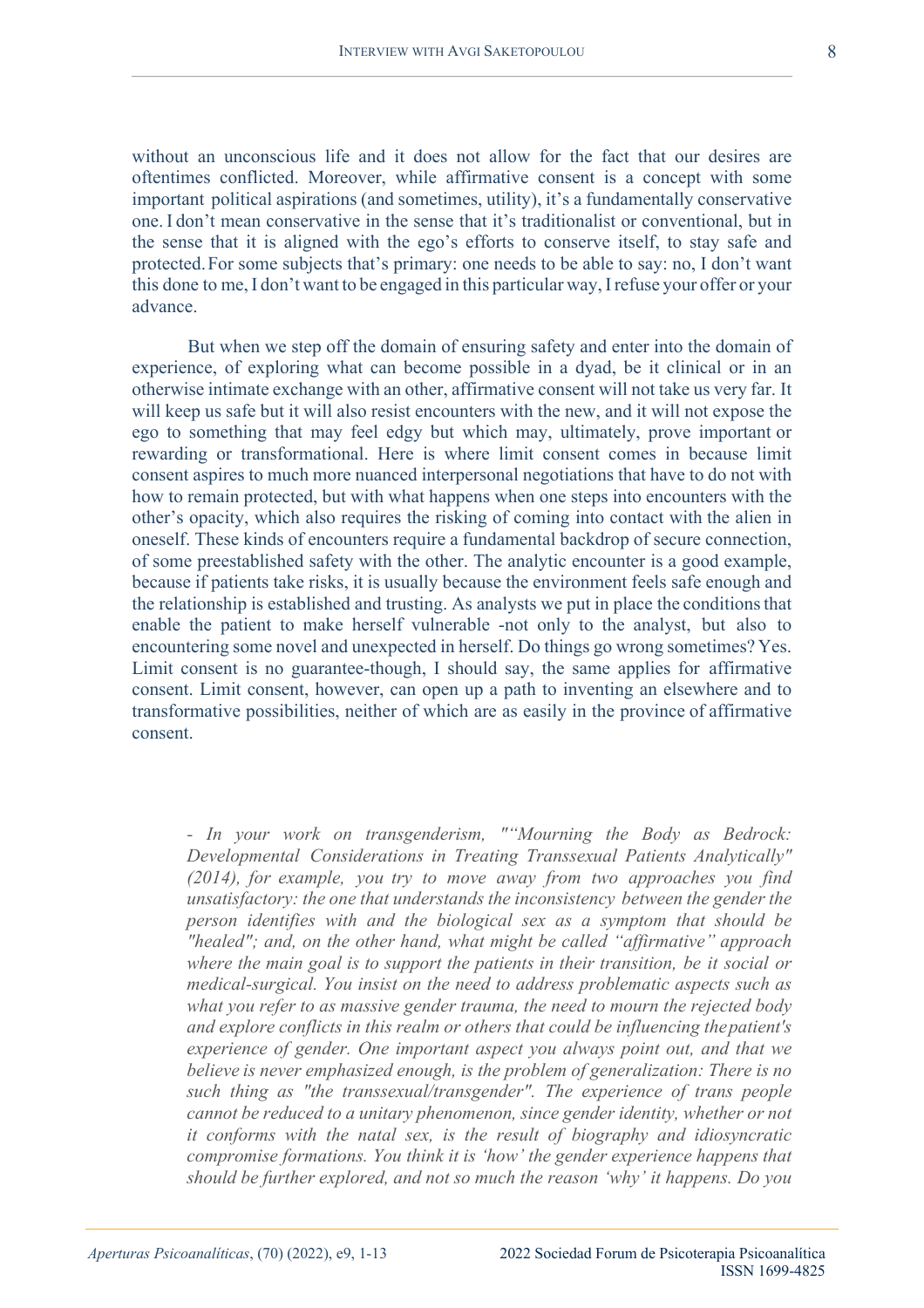*really think that, as analysts, we cannot ask 'why' without pathologizing the patient's experience? For example, wouldn't you find legitimate asking why a man experiences his gender in a way that makes his homosexuality and his masculinity incompatible? Why does it seem appropriate in this case to focus on the origin of the subject's restrictive vision of masculinity? Wouldn't we be questioning his gender identity, too?*

Indeed, I have argued that, from a clinical perspective, treating a patient's gender as symptom is unhelpful and potentially traumatizing and that mere affirmation is also an overly simplistic way of relating to a patient's gender experience. For example, we don't ask cis women "why" they are women; but we might, in fact, explore quite a bit with a patient what her experience of womanhood is; how and if that links up with femininity or masculinity; what the array of feelings and fantasies she may have about her being a woman may be; what words describe her experience and which don't resonate, and so on. When working with a cis woman, we don't hear any of this material to assess whether this patient is or is not a woman, or whether she does womanliness right: we just accept that she is and ask not why she is a woman but how she inhabits her womanliness. I propose that we do no less with patients with variant genders: that we ask not why someone is trans or nonbinary but how they live and experience their gender; how they relate to their body; what words resonate for them and what arises in them when words fail; how their gender tracks with their everyday life, and so on.

That may seem like a simple ask but it's not because as analysts, we are trained to think about the cis body as normal and the trans body as violating normality, as deviating. A small example is when you said earlier that my concept of massive gender trauma pertains to the need to mourn the rejected body: you are correct that I believe that a certain mourning process is helpful for trans patients, and that that may help a trans patient inhabit their new body. But, for me, what is mourned is not a "rejected body" but a body which, while theirs physically, is not theirs psychically. The body, in other words, is not rejected: it's not invested along the lines cis bodies become psychosexually invested. I would say that the idea that trans subjects "reject" their bodies inadvertently smuggles into the formulation of their embodiment, the notion of a healthy habitation of the body (acceptance) as opposed to a non-healthy one (rejection). The sexual body, however, has to be invested with energy, it has to be psychically inhabited for it to come to feel "ours"; from a psychoanalytic angle this is not a process to be taken for granted or that is secured by biology, but an unfurling psychic process with no predetermined end. What trans and non-binary individuals teach us is that this unfurling can proceed in a variety of different ways.

As for the question you pose as to whether I would ask "why a man experiences his gender in a way that makes his homosexuality and his masculinity incompatible", this is not really a question I would ask. I generally tend to find "why" questions to invite the patient to organize their material, to theorize about themselves, as opposed to associating. So I am less likely to ask a gay man who thinks that his homosexuality makes him less of a man why that is, and more inclined to invite him to speak about (and for me to listen for) where this experience shows up in his life; what effects it has on his relationships; how it inflects his experience of his body; what it enables him to do and what it forecloses; and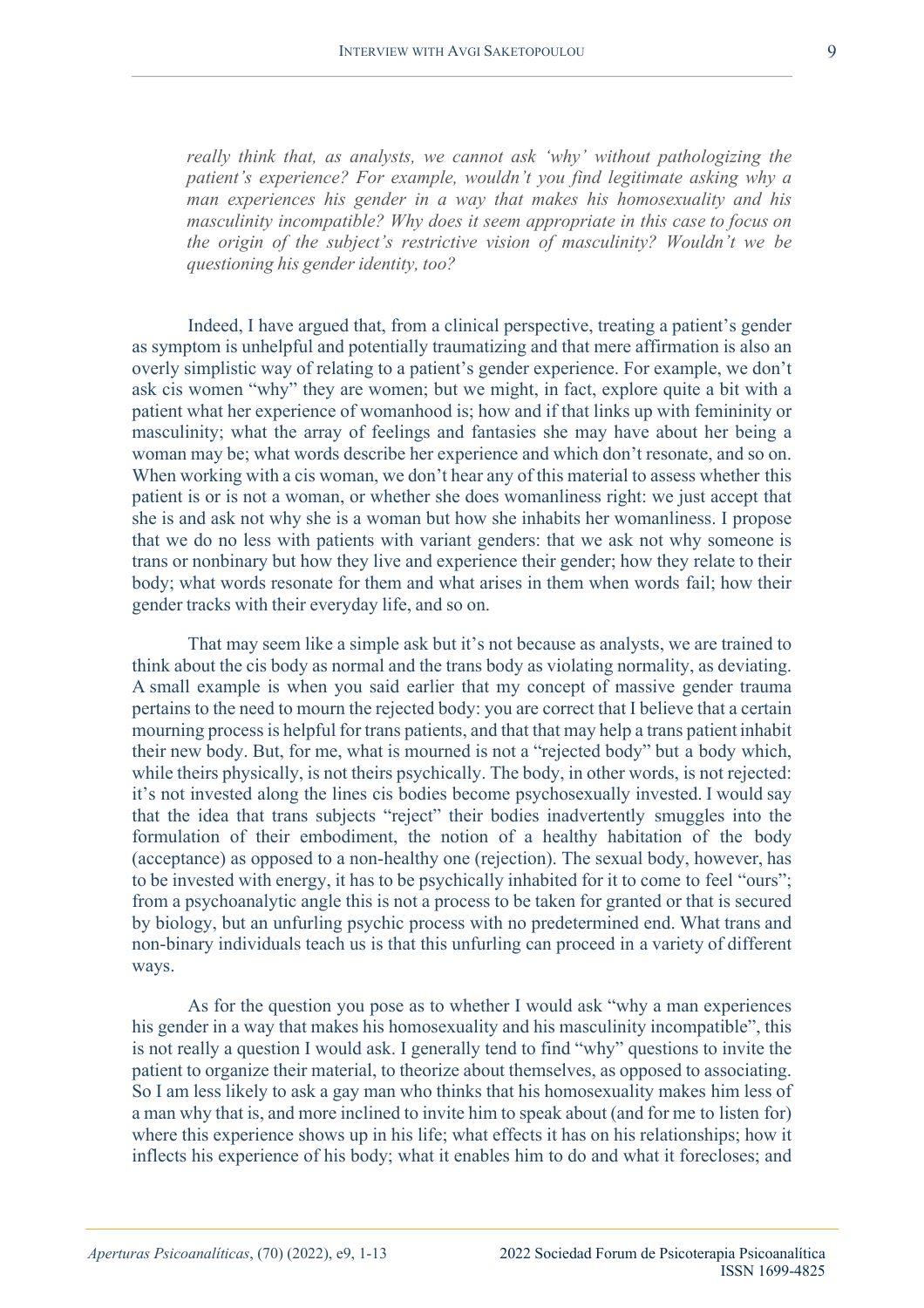so on. Usually much emerges in the course of this open-ended explorations that I find clinically useful and which can then be put in the service of the therapeuticwork.

*- Still on the topic, it is unusual to question gender identities that conform to what is expected from the assignment at birth, and it should be reflected on this blind spot. However, the possibility of a medical-surgical procedure that enables a significant transformation of the person's anatomy and physiology and that involves lifelong treatments is relatively recent in historical terms, so it should be taken into account that this fact makes the ethical aspects not easy to avoid when it comes to reflecting on transgenderism if bodily intervention is present. In this sense, the need you point out to mourn the body that is going to be transformed, highlights the extent to which what we call "informed consent" may often be a superficial acquiescence to what current medical technology offers to these subjects as a "solution". We do not really find adequate the comparison you make in some of your writings between this kind of medical intervention and a "highrisk back surgery", for example. The transformations of surgical and hormonal interventions have consequences of a unique depth, because they are performed on a body that we can call "healthy" and alter some of its functions in ways whose subjective impact is difficult to foresee. This issue is especially important when we are talking about minors, since the process of hormonal blocking and subsequent cross-hormonalization, whether or not it ends in surgery, entails a project of intervention on a body that is not yet fully developed. Therefore, the person may not even know what the mourning they would have to do consists on. In thisregard, we are concerned about the impact on sexuality, an issue that is rarely talked about in relation to minors. We are very interested in how you understand this problem, as your approach is always attentive to the erotic an sexual dimensions.*

Your question about sexuality in relation to trans children is very astute; it's a matter that I have been think about a lot recently but which I have never been asked before, so I am delighted to delve into it.

Let me start with a few observations first before responding to it briefly, due to space constraints. Transness is not as new of a phenomenon as we may think-and I will mention two things about that here. First, different cultures, many of them non-Western, have had room for diverse gender identities (like the hijras in India, etc.) that colonization then tried to compress into binary gender. We see that gender and racialization are not disconnected but, in fact, linked through social histories of oppression. Secondly, even in Western cultures, gender diversity has existed for far longer than is formally documented. Because gender diversity was seen as pathology it was not recorded as gender variation per se and data oftentimes went missing or was suppressed etc. Archival work by Jules Gill-Peterson's on trans children, for example, and Chase Joynt's and Kristen Schilt's research on trans adults reveal that the historical archive is much deeper and longer than many analysts -and, in fact, most people- are aware.

But leaving this aside for now, let us think for a moment about the point you raise about how surgeries for trans people are performed on "healthy" bodies. You put the word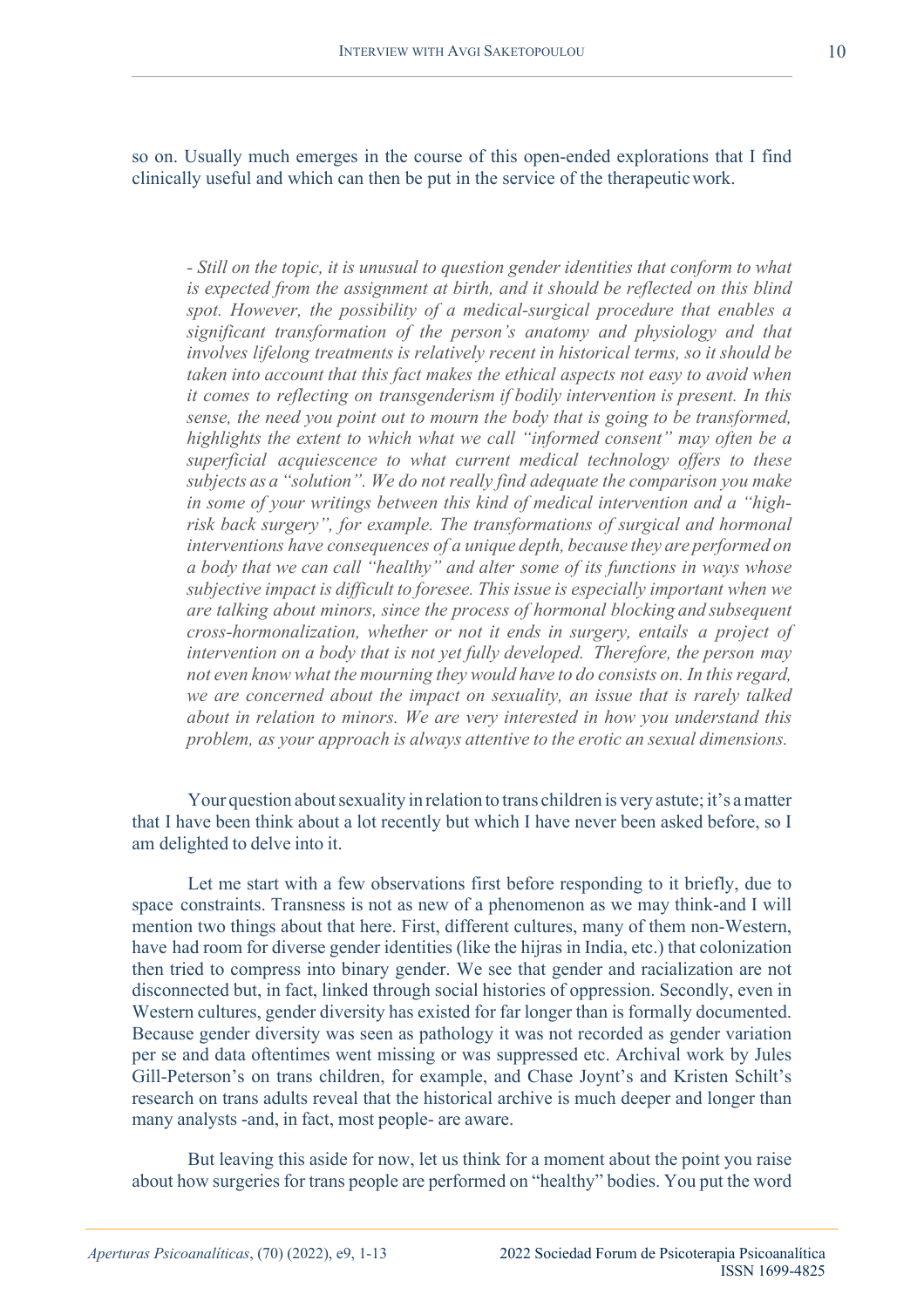in quotation marks, which I would agree with because the question of what we mean by a healthy body needs to be qualified. From a medical perspective, the body of an ablebodied trans person would be considered "healthy" in the sense that its organs are functional, its biological processes are intact, and so on. But let us remember that, as analysts, our concern is not so much with biology and what is functional from a physiological perspective only but also, and I would say mostly, with how the body becomes libidinized, how it comes to feel to be ours, how it becomes invested with a sense of personal autonomy, and so on. The body, trans experience shows us, does not always feels ours from the getgo. Said differently, some people feels that their body is theirs and accords with their gender assignment (we call this being cis), while for others it does not (this is what we call trans, or nonbinary, or atypical gender). When Laplanche said that gender cannot be assumed to proceed from biology, as if it were a nonconflictual process the final destination of which may be presumed from the start, he was obviously not thinking about trans experience per se. But his ideas can help us elaborate how, for trans and nonbinary individuals, gender and the body's relationship to gender is a psychic development; we begin to see, therefore, that the category of "health", when it comes to psychic life, differs from what we mean in the everyday or medical sense.

And indeed, as you note, these matters get infinitely more complex when it comes to children.

Let me first note a basic premise of Laplanchean theory, which is the idea that when the sexual instinct arrives in puberty, it finds "its seat already occupied" by the sexual drive, which had been there all along. Once the two meet, Laplanche offers, they become inseparable and will always, from thereon out, partake of each other. This henceforth inseparable blend between the sexual instinct (puberty) and the sexual drive (the infantile sexual that is there from the beginning of our subjectivation) is what we call psychosexuality. I would say that this process, as described by Laplanche, very much applies to children whose gender experience does not conflict with their gender assignment at birth and/or their sense of their body, that is for cis children. . But for children whose bodies feel to be at odds with their gender, that is for children who may be trans or otherwise non-normatively gendered, puberty does not sexualize the body: instead, it produces a crisis. These crises have many layers and manifestations, but I will focus here on the sexual aspect of your question, to say that not infrequently these crises result in the shutting down of sexual development in ways that can have profound, longterm effects. These, I can tell you from clinical experience, can be very hard to work through in analysis when these patients come into treatments as adults. I think that part of what is often missed in discussions about trans childhood, is how much can get lost in the child's potential to develop into a sexual adult when they are made to go through a puberty that could have been medically averted-that is, when, for example, a child assigned male at birth is made to go through a male puberty even as she experiences herself as a girl. Body alienation is not infrequent; a body that feels alien to the patient will be a body that will not be as easily libidinized. For children who go on blockers and whose families and medical teams then assess that cross-sex hormones are a good choice, a gender-concordant puberty will more readily align with a body that feels theirs. Such children, therefore, have the potential to develop psychosexually and, as they grow, to come into a sexual body whose erotogenicity is not shut down and which can feel alive and vibrant.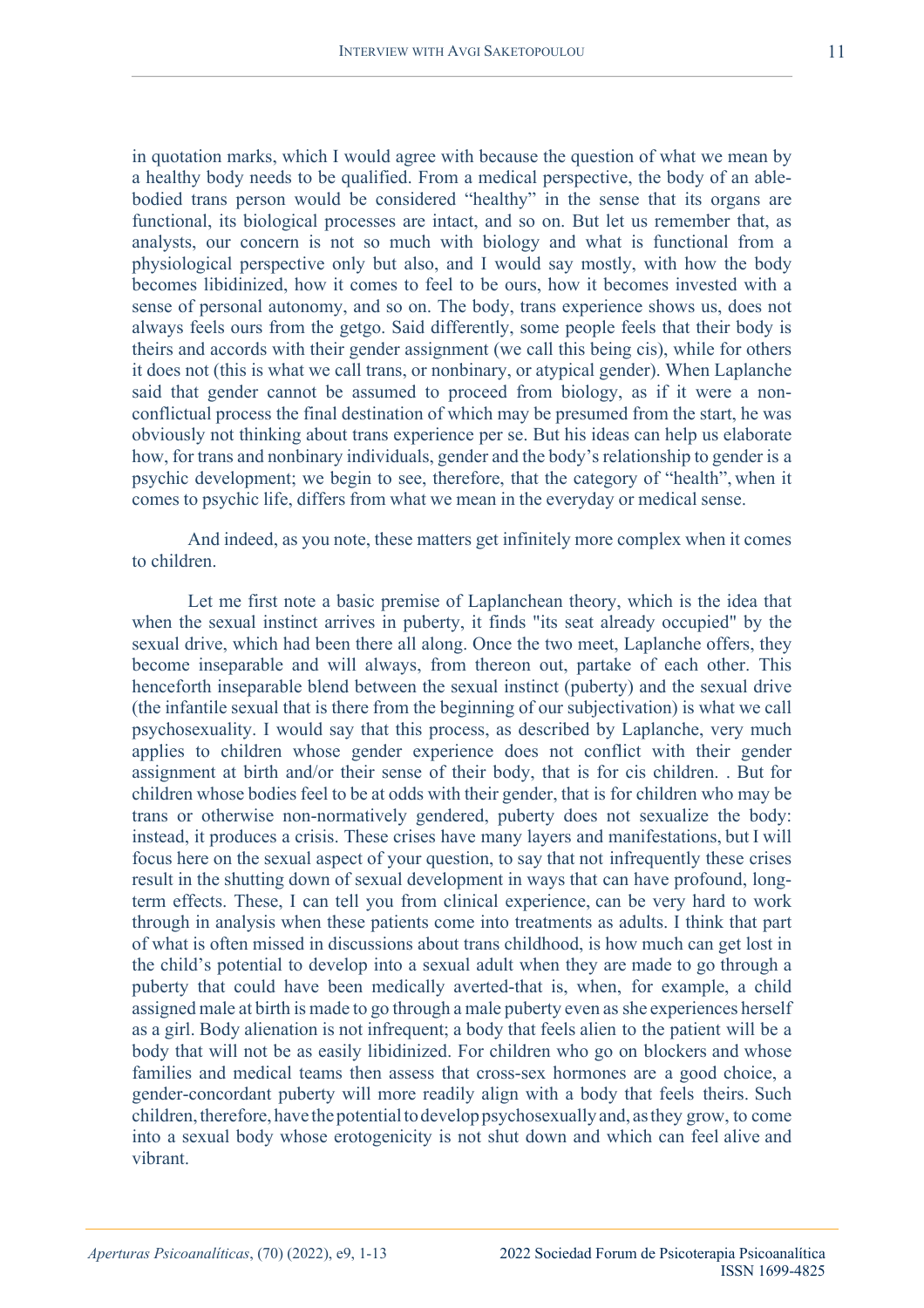These matters of course are very complex, and require much more discussion to explain beyond the basic points I mention here. But I offer them, even if epigramatically, in response to your question because I think that analysts often don't realize that what is thought of as a "natural" puberty, can have real detrimental effects on the domain of the psychosexual development for trans children.

*- In your work "Queer Children, New Objects, the Place of Futurity in Loewald's Thinking" (2011) you talk about the process of being able to imagine a future for the other and to transmit it in a way that "makes possible the introjection of a new object that is benign and restorative rather than threatening and persecutory" (Loewald, 1960). In this sense, you stress the need of helping the parents who try to maintain an open attitude towards non-normative aspects of their children's sexuality or gender, and at the same time, worry about their children not being happy. Whenwe imagine a future forthose children, we wonder if there would be a moment in future when the option of body modification does not occupy such a central place. In your article "How the world becomes bigger; implantation, intromission and the après-coup: discussion of House" (2020), relying on Laplanche's theory, you point out how, in the après-coup, cultural changes, by denaturalizing certain experiences and opening new possibilities, retroactively reinscribe what was originally registered as implantation and is now experienced as intromission. For instance, sexual binarism can be now experienced as traumatogenic, as the subject perceives there are possibilities, such as being transgender, which in the past were not available. We wonder if, in fact, the medical solution that is being offered to many trans children is nothing more than a new "template" to maintain gender assomething binary and fixed. Wouldn't this medical protocol, sometimes presented as an omnipotent solution, be a kind of intromision that interferes in the search for the unique solution that each person has to give to the problem that gender poses? Why can't we imagine a better future for our children rather than subduing them to the tyranny of passing?Are we not giving up on a more complex way of addressing the issue, that is, truly broadening the categories of our world, in your own words "making the world bigger"?*

This is a really fascinating question, because in asking it, you are taking very seriously what I am saying not only about futurity but also about the operations of the aprèscoup. I want to be sure, though, to make some clarifications.

I would absolutely agree with you, as you already know, that the sexual binary can be experienced as traumatogenic. And indeed, perhaps you already are aware of this, there is a lot of criticism from within trans studies about how transitioning can be its own form of maintaining and preserving a fixed binary gender system. Some psychoanalytic authors, and I am thinking of Ann Pellegrini here, have proposed that non-binary gender may, in fact, be one particular way in which some individuals stretch gender beyond the gender binary -though not the only one.

I am not sure I would agree, however, that the template of binary gender is offered by medicine and health care services. The template of binary gender is very deeply rooted